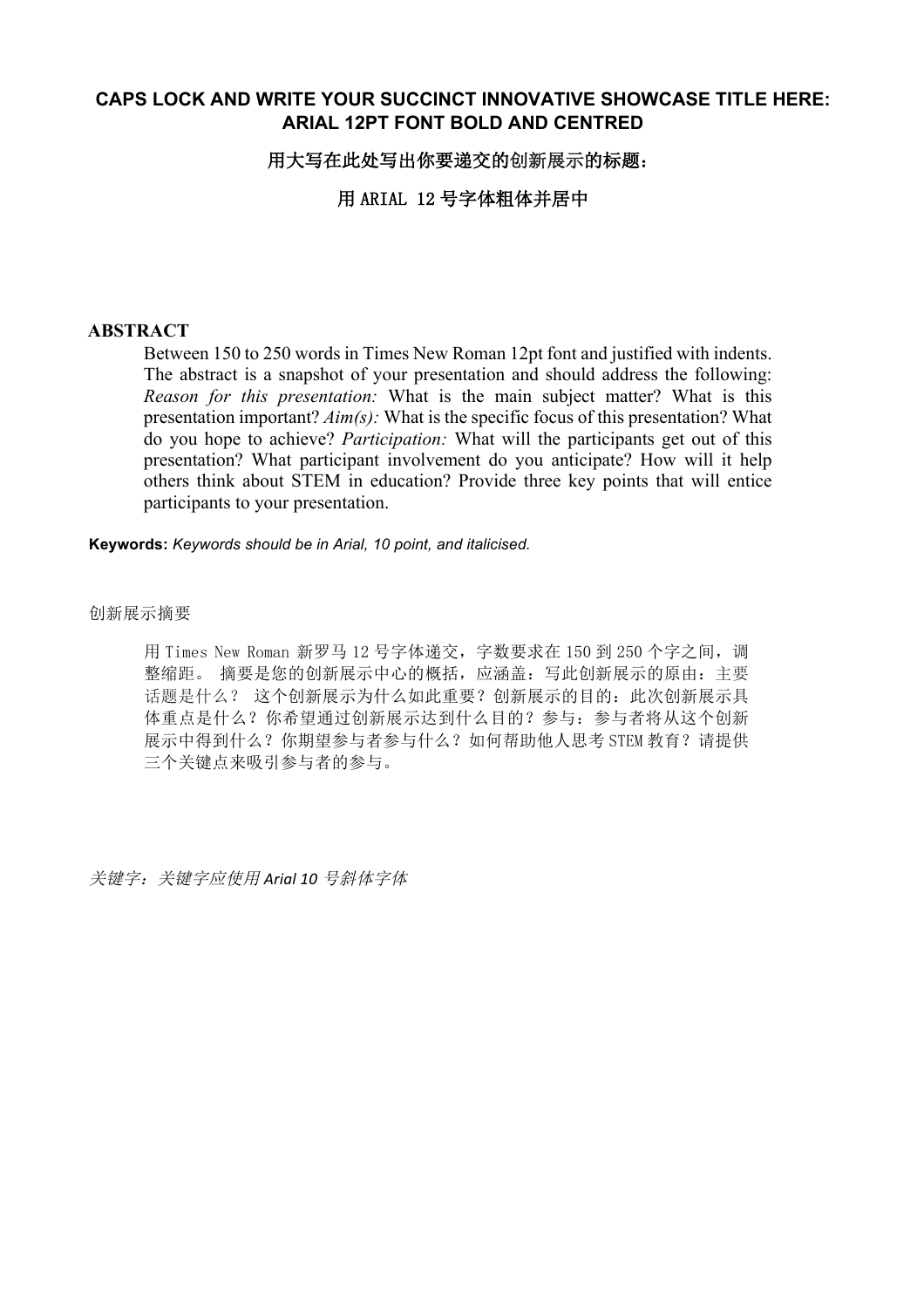Proposals must be a maximum of 2000 words in length. This includes all references, figures and tables, which should be kept to a minimum.

Times New Roman, 12 point is used as the normal font within the body of the submission. All text should be single spaced.

Paper size must be A4 with 2cm margins all around.

All text is to be left justified only.

Citations and References should be in APA style. Your reference list should take up not more than one (1) page, so please cite only key references.

Font should be 11 point Times New Roman with a hanging indent of 0.5 cm for subsequent lines.

创新展示ᨀ议最长不得超过 2000 字,包括所有参考文献目录、表格和数据,这些都需要最简化。 创新展示的文本应使用 Times New Roman 新罗马 12 号字体。 所有的文本都应该是单行区间。 纸张尺寸必须是 A4, 所有边距为 2 厘米。 所有的文本需要向左对齐。

引用和参考文献应该是 APA 格式的。您的参考文献名单不应超过一页,请仅列举重要参考文献。 字体应为 Times New Roman 新罗马 11 号字体, 后续行的缩进距离为 0.5 厘米。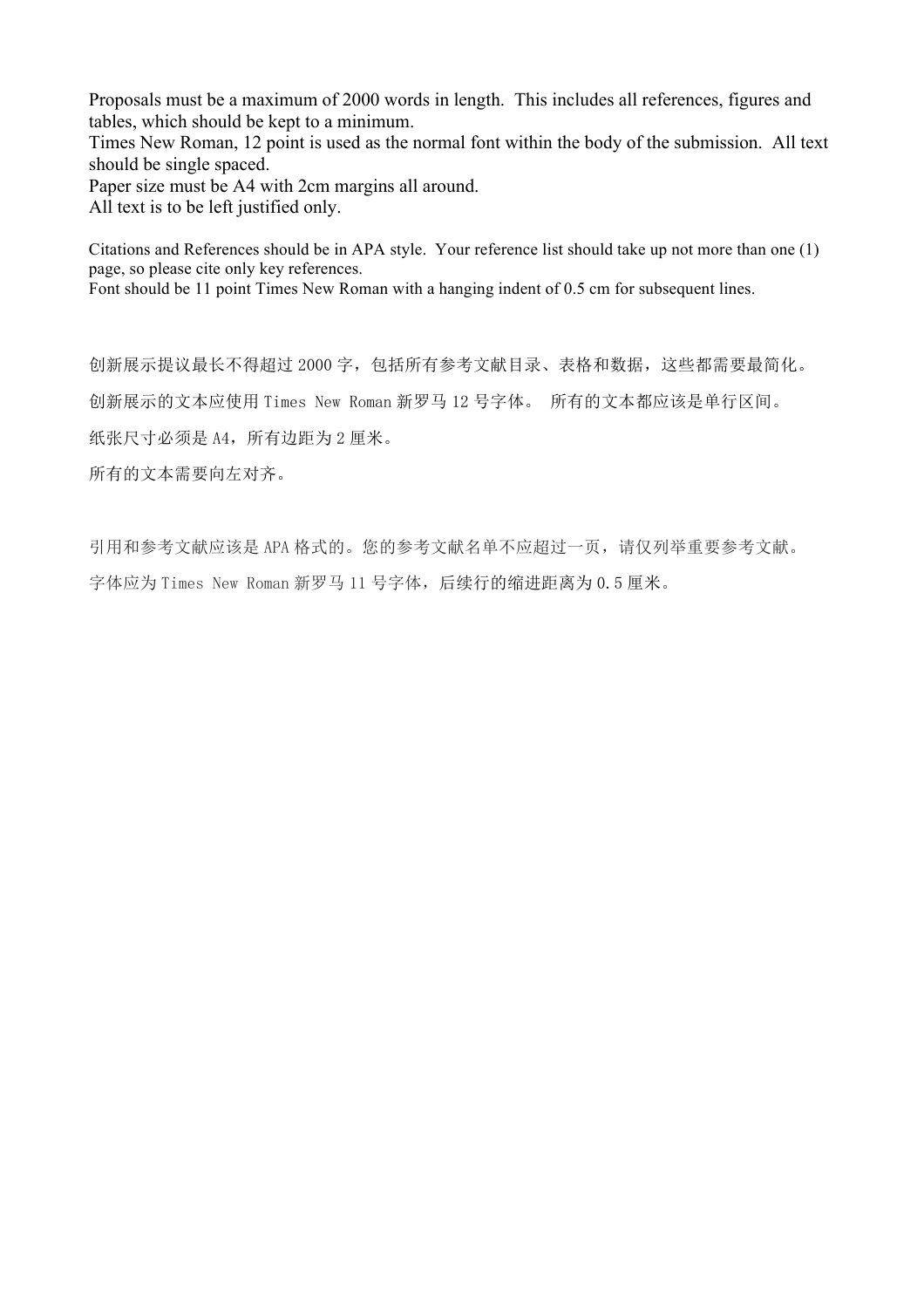# **HEADINGS**

# 标题

- o Headings should use the hierarchy of defined styles **HEAD 1**, **Head 2** and *Head 3*.
- $\Box$  All headings should be followed by text on the same page (i.e. no heading is allowed to appear at the bottom of a page without text following).
- $\Box$  First order headings should use the style **HEAD 1** They should be 12 point Times New Roman, bold, left justified and fully capitalised. First order headings should have a blank line spacing before the body of text.
- $\Box$  Second-order headings should use the style **Head 2**. They should be 12 point Times New Roman, left justified and bold.
- $\Box$  Third order headings should use the style *Head 3*. They should be in plain text, left justified and italicised.
- o 标题应使用等级制度的样式标题 1,标题 2 和标题 3 的层次结构来表达。
- o 所有标题之后应在同一页面上显示文本(比如,不允许在页面底部显示标题,并且没有文章 显示)。
- o 第一顺序标题应使用第一种类型(例如,根据ᨀ交的类型,这些类型包括:引言,文献回 顾,研究设计,结果和讨论和结论)。他们应该是 Times New Roman 新罗马 12 号字体,粗 体,向左对齐,并全部大写。第一顺序标题在正文之前应有一个空行距。
- o 第二级标题应使用标题 2 的样式。他们应该是 Times New Roman 新罗马 12 号字体,向左对齐 并且是粗体。
- o 第三顺序标题应使用标题 <sup>3</sup> 的样式。它们应该是明文,左对齐和斜体。

#### e.g.

### **INTRODUCTION (HEAD 1)**

### **Integrating STEM in Secondary Classrooms (Head 2)**

*Constructivism (Head 3)* 

比如

### **INTRODUCTION (HEAD 1)**

引言 (标题 1)

### **Integrating STEM in Secondary Classrooms (Head 2)**

### STEM 在中学课堂里的一体化(标题 2)

*Constructivism (Head 3)*

结构主义(标题 3)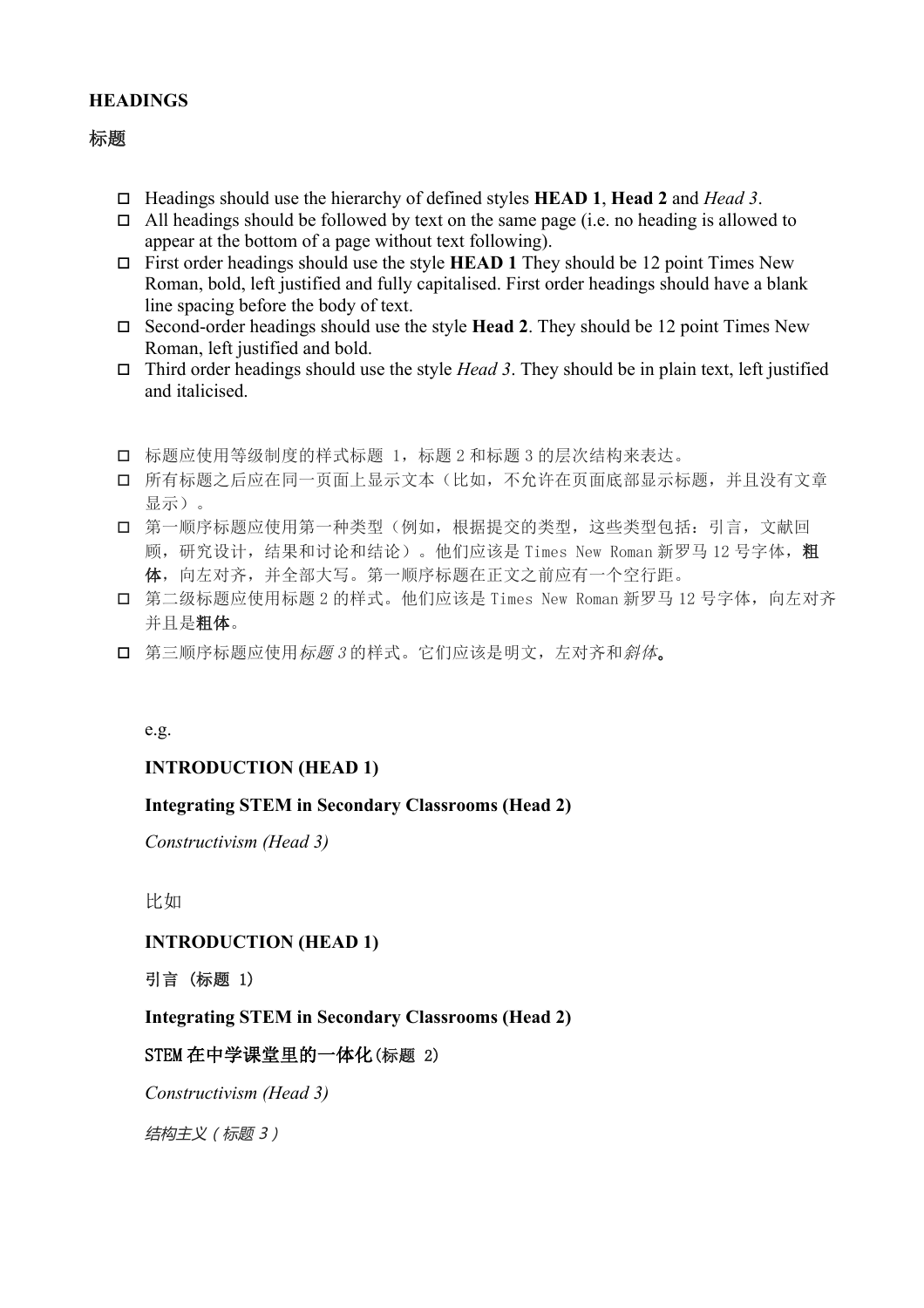# **TABLES AND FIGURES**

# 表格和数据

- $\Box$  Try to minimise the number of tables and figures due to space limitations.
- $\Box$  All tables and figures must be referred to within the body of the text.
- $\Box$  A table or figure should be inserted at a convenient point soon after the first reference within the body of the text. Tables and figures should be centre justified and not imbedded within the body of the text.
- o 由于页面空间限制,尽量减少表格和图形(数字)的数量。
- 口 所有表格和图形都必须在正文中提及。
- o 当论文中第一次ᨀ及到这些表格和数据之后,随及在论文中就应该马上插入表格或图形。表 格和图形(数据)应该是在中心,而不是写入到论文的正文中

# **TABLE AND FIGURE CAPTIONS**

#### 表格和数据说明

- $\Box$  Table captions should be in 11 point Time New Roman, bold, and used above the table. Tables should be numbered sequentially (e.g., **Table 1. etc**.).
- $\Box$  Text within a table should be 11 point Time New Roman. Formatting of the table is subject to the Author's discretion.
- $\Box$  Figure captions should be in 11 point Time New Roman, bold, and used below the figure.
- $\Box$  Figures should be numbered sequentially (and independently from tables). All figures should be in the best possible resolution available.
- $\Box$  Where possible, please use an expressive description for your figures to allow finding them in a keyword search.
- □ 表格标题应用新罗马 11 号字体, 粗体, 用于表格上方。表格应按顺序编号(如表 1 等)。
- o 表格中的文字应该是 Times New Roman 新罗马 11 号字体。表的格式是由作者自行决定的。
- o 图中的标题应该是新罗马 11 号字体,粗体,并在图下方使用。
- o 数字应按顺序编号(并独立于表格)。所有的数据应该是尽可能应用最好的解决方案的数 据。
- o 在可能的情况下,请对您的数字使用明确的᧿述,以便与能用关键字在搜索中找到它们。